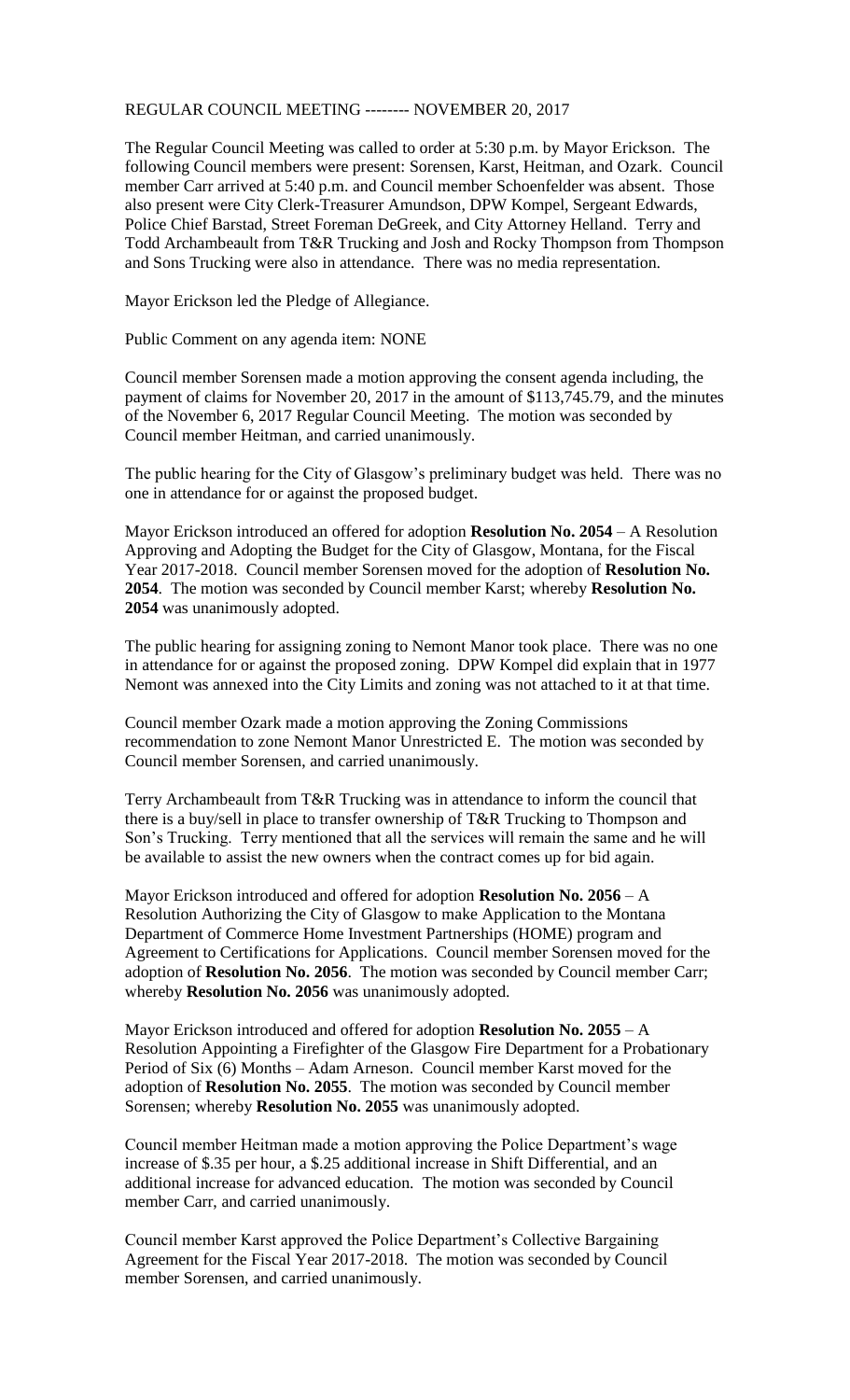Council member Sorensen made a motion approving a \$.35 hourly wage increase for the non-bargaining employees for fiscal year 2017-2018. The motion was seconded by Council member Heitman and carried unanimously.

Mayor Erickson introduced and offered for adoption **Resolution No. 2057** – A Resolution Determining the Salaries and Compensation of Elected and Appointed City Officers and Certain City Employees for the Fiscal Year 2017-2018; Revoking Resolutions in Conflict Herewith; and Establishing an Effective Date for Salaries and Compensation. Council member Ozark moved for the adoption of **Resolution No. 2057**. The motion was seconded by Council member Karst; whereby **Resolution No. 2057** was unanimously adopted.

Council member Ozark made a motion approving the hiring of up to 3 temporary seasonal snow removal employees if needed. The motion was seconded by Council member Karst, and carried unanimously.

Council member Carr made a motion accepting the Personnel Committee's recommendation to change all public works job descriptions to include "Must Have a Valid Commercial Driver's License or be able to obtain one within six (6) month of hire." The motion was seconded by Council member Heitman, and carried unanimously.

## Old Business:

-Levee Safety Committee Report – Mayor Erickson mentioned she has been in contact with Tester's office to set up a meeting to ask for assistance with federal funding for the levee.

- Update on GNDC noncompetitive grant – City Clerk Amundson stated she will be speaking with Leslie from the State tomorrow to discuss more on the first project.

Committee Reports: The Mayor read the minutes from the Personnel Committee Meeting. She mentioned the DPW Kompel and her met with the public works department and discussed with them the CDL's. There was no report for Water or Cemetery. Police Chief Barstad mentioned the first drawdown request for the Victim Witness grant has been submitted to MBCC. Their department was not awarded the COPS Grant. There was some discussion on the Theo and Alyce Beck Grant. The Ordinance Committee will be meeting soon to discuss new proposals to some of the ordinances. Mayor Erickson also mentioned that a member of the community would like to meet with the committee to discuss having chickens in town.

## Department Head Reports:

Street Foreman DeGreek told the council that the gravel is stockpiled and ready for winter; they've trimmed some trees that would interfere with snow removal, and are filling pot holes as needed.

Police Chief Barstad told the council he had met with some of the downtown business owners to discuss the parking issues. It was decided to form a committee to see what can be done to address some additional issues.

City Clerk Amundson mentioned the city's Annual Financial Report is completed and will be working on the non-competitive grant paperwork.

Council member Heitman reported for the Fire Department. Chief Brunelle has ordered an Air Compressor for approximately \$28,000.00 and 10 Radios were also ordered with a majority of the cost being paid for from grants and the department's fund raising money.

Mayor Erickson stated she would like to see money being spent locally if at all possible. She does understand that some equipment may not be able to purchased locally, but for all departments to start here before purchasing elsewhere.